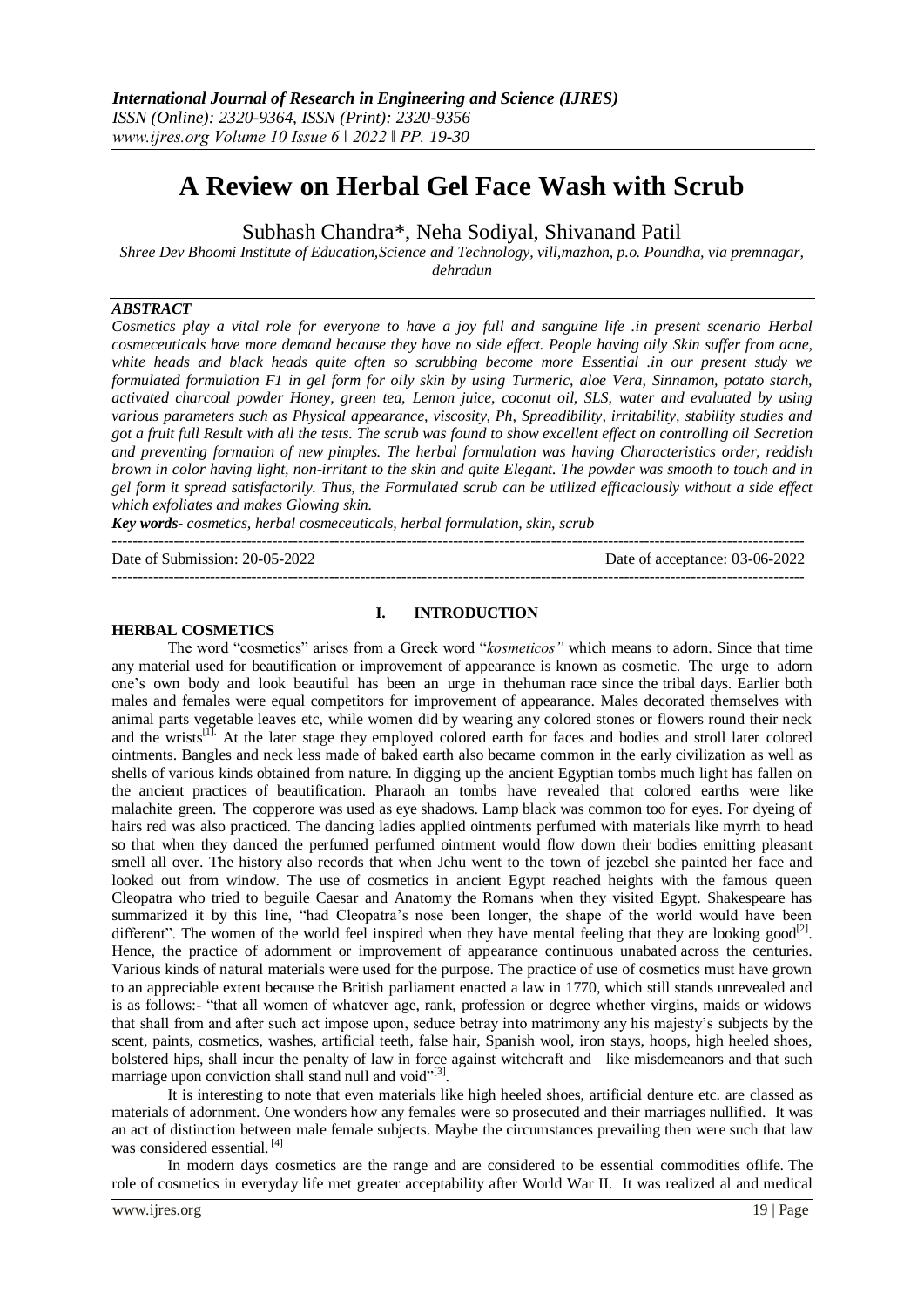scientists that cosmetics not only adore but they exercise psychological effect on users and especially on the skin. They keep the skin supple delaying the onset of wrinkling prevents from infections and sunburns. <sup>[5]</sup>

In last 3-4 decades the use of cosmetics has increases exponentially not only among in females but the male population also indulges in their use. Hair dyes, powder, creams are as popular with males as with females. Most countries have now laws to control, manufacture, labeling, sale etc. of cosmetics in such a way that use of cosmetics harmful to health is prevented. In Indian drugs act has been renamed as drugs and cosmetics act and contains some sections to exercise over cosmetics<sup>[6]</sup>.

The cosmetics in general are external preparations and are meant to be applied to external paths of the body. In other words they may be applied to skin, hairs, nails, for the purposes ofcovering, coloring, softening, cleansing, nourishing, waving, setting, mollification, preservation, removal and protection. The cosmetics may be classified into 4 main groups namely-

- 1) Cosmetics for skin
- 2) Cosmetics for hair
- 3) Cosmetics for nails
- 4) Cosmetics for hygiene (dental, bathing, etc.)

All cosmetics are formulated as solids, semi-solids or liquids. Their formula is designed to very known to drug dosage forms $^{[6,7]}$ .

It is interesting to note that even materials like high heeled shoes, artificial denture etc. are classed as materials of adornment. One wonders how any females were so prosecuted and their marriages nullified. It was an act of distinction between male female subjects. Maybe the circumstances prevailing then were such that law was considered essential. [4]

In modern days cosmetics are the range and are considered to be essential commodities oflife. The role of cosmetics in everyday life met greater acceptability after World War II. It was realized al and medical scientists that cosmetics not only adore but they exercise psychological effect on users and especially on the skin. They keep the skin supple delaying the onset of wrinkling prevents from infections and sunburns. <sup>[5]</sup>

In last 3-4 decades the use of cosmetics has increases exponentially not only among in females but the male population also indulges in their use. Hair dyes, powder, creams are as popular with males as with females. Most countries have now laws to control, manufacture, labeling, sale etc. of cosmetics in such a way that use of cosmetics harmful to health is prevented. In Indian drugs act has been renamed as drugs and cosmetics act and contains some sections to exercise over cosmetics<sup>[6]</sup>.

# **COSMETICS FOR THE SKIN[8, 9, 10]**

The skin covers vast area of body and cosmetics are applied to many parts, the most important part being the face. The skin cosmetics are formulated in the form of solids, semi- solids and liquids. The solids consist of powder s with different degrees of flow and angle of repose or of compacts. The semi-solids may be emulsions or simple admixtures and liquids are both monophasic and biphasic. The solid products consist of face powders, body powders,compacts and moulded products like lipsticks. Face powders which are applied to the face consist of many ingredients besides covering agents like zinc oxide or titanium dioxide. They remove oily appearance and give the face a smooth, dry and peach-like finish. The face powder as per their covering power is classified as light, medium or heavy powders. Some face powers are slightly tinted on the pink side. Face powders are packed in elegant plastic boxes with lids.

1. The origin of cosmetics forms a continuous narrative throughout the history of man as theydeveloped. The man in prehistoric times 3000BC used colours for decoration to attract the animals that he wished to hunt and also the man survived attack from the enemy by colouringhis skin and adorned his body for protection to provoke fear in an enemy (whether man or animal)

2. The origin of cosmetics were associated with hunting, fighting, religion and superstition and later associated with medicine

3. Herbal Cosmetics, here in after referred as Products, are formulated, using various permissible cosmetic ingredients to form the base in which one or more herbal ingredients are used to provide defined cosmetic benefits only, shall be called as "Herbal Cosmetics" .

4. Beginning 1990's cosmetic manufacturer adapted a term 'cosmeceuticals' to describe the OTC skin care products that claims therapeutic benefit by addition of plant based active ingredient such as alpha- hydroxyl acid, retinoic acid, ascorbic acid and coenzyme Q10

5. These active ingredients serves many purposes viz. increase in skin elasticity, delay in skinaging by reducing the wrinkles, protection against UV radiation by antioxidant property and to check degradation of collagen respectively

6. The skin and hair beauty of individuals depends on the health, habits, routine job, climatic conditions and maintenance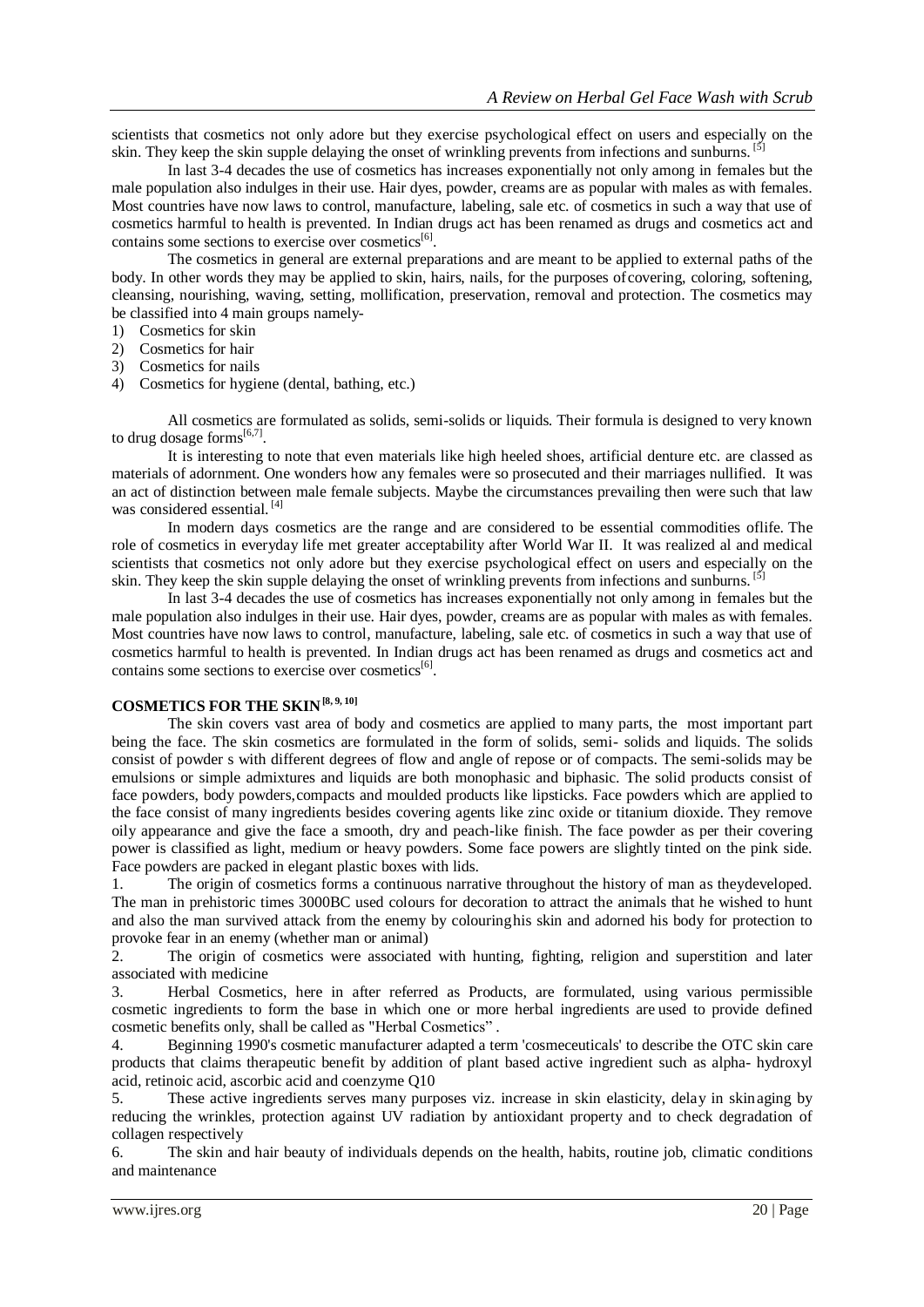7. The skin due to excessive exposure to heat will dehydrate during summer and causes wrinkle, freckles, blemishes, pigmentation and sunburns. The extreme winter cause damages to the skin in the form of cracks, cuts, maceration and infections

8. The skin diseases are common among all age groups and can be due to exposure towards microbes, chemical agents, biological toxin present in the environment, and also to some extend due to malnutrition

9. The only factor they had to rely on was the knowledge of nature compiled in the ayurveda. The science of ayurveda had utilized many herbs and floras to make cosmetics for beautification and protection from external affects

10. The natural content in the botanicals does not cause any side effects on the human body; instead enrich the body with nutrients and other useful minerals

11. The cosmetics, according to the Drugs and Cosmetics Act is defined as articles intendedto be rubbed, poured, sprinkled or sprayed on, introduced into or otherwise applied to the human body or any part thereof for cleansing, beautifying, promoting attractiveness or altering the appearance

12. The cosmetic does not come under the preview of drug license. The herbal cosmetics are the preparations containing phytochemical from a variety of botanical sources, which influences the functions of skin and provide nutrients necessary for the healthy skin or hair

13. The natural herbs and their products when used for their aromatic value in cosmetic preparation are termed as herbal cosmetics

14. There is common belief that chemical based cosmetics are harmful to the skin and an increased awareness among consumers for herbal products triggered the demand for natural products and natural extracts in cosmetics preparations

15 .The increased demand for the natural product has created new avenues in cosmeceutical market. The Drug and Cosmetics Act specify that herbs and essential oils used in cosmetics must not claim to penetrate beyond the surface layers of the skin nor should have any therapeutic effect

16. The legal requirement and the regulatory procedures for herbal cosmetics are same as that for other chemical ingredients used in cosmetic formulations

17. The requirements for the basic skin care: - Cleansing agent: which remove the dust, dead cells and dirt that chokes the pores on the skin. Some of the common cleansers include vegetable oils like coconut, sesame and palm oil.

18. Toners: - The toners help to tighten the skin and keep it from being exposed to many of the toxins that are floating in the air or other environmental pollutants. Some of the herbs used as toners are witch hazel, geranium, sage, lemon, ivy burdock and essential oils.

19. Moisturizing: - The moisturizing helps the skin to become soft and supple.

#### **a) HUMAN SKIN-**

The human skin is the outer covering of the body and is the largest organ of the [integumentary system.](https://en.wikipedia.org/wiki/Integumentary_system) The skin has up to seven layers of [ectodermal tissue a](https://en.wikipedia.org/wiki/Ectodermal)nd guards the underlying [muscles,](https://en.wikipedia.org/wiki/Muscle)  [bones,](https://en.wikipedia.org/wiki/Muscle) [ligaments a](https://en.wikipedia.org/wiki/Ligament)nd [internal organs.](https://en.wikipedia.org/wiki/Organ_(anatomy)) Human skin is similar to most of the other [mammal's s](https://en.wikipedia.org/wiki/Mammals)kin, and it is very similar to [pig s](https://en.wikipedia.org/wiki/Pig)kin. Though nearly all human skin iscovered with [hair follicles,](https://en.wikipedia.org/wiki/Hair_follicle) it can appear hairless. There are two general types of skin, hairy and [glabrous](https://en.wikipedia.org/wiki/Glabrous_skin) skin (hairless). The adjective cutaneous literally means "of the skin" (from Latin *cutis*, skin).

Because it interfaces with the environment, skin plays an important [immunity r](https://en.wikipedia.org/wiki/Immunity_(medical))ole in protecting the body against [pathogens a](https://en.wikipedia.org/wiki/Pathogen)nd excessive [water loss.](https://en.wikipedia.org/wiki/Transepidermal_water_loss) Its other functions are [insulation,](https://en.wikipedia.org/wiki/Thermal_insulation) [temperature](https://en.wikipedia.org/wiki/Thermoregulation) [regulation,](https://en.wikipedia.org/wiki/Thermoregulation) sensation, synthesis of [vitamin](https://en.wikipedia.org/wiki/Vitamin_D) D, and the protectionof [vitamin B f](https://en.wikipedia.org/wiki/Vitamin_B)olates. Severely damaged skin will try to heal by forming [scar tissue.](https://en.wikipedia.org/wiki/Scar) This is often discolored and depigmented.

In humans, skin [pigmentation v](https://en.wikipedia.org/wiki/Human_skin_color)aries among populations, and skin type can range from [dryt](https://en.wikipedia.org/wiki/Dry_skin)o [oily. S](https://en.wikipedia.org/wiki/Sebaceous_gland#sebum)uch skin variety provides a rich and diverse habitat for [bacteria t](https://en.wikipedia.org/wiki/Bacteria)hat number roughly 1000 species from 19 [phyla,](https://en.wikipedia.org/wiki/Phylum) present on the human skin.

**Structure:-** Skin has [mesodermal c](https://en.wikipedia.org/wiki/Mesoderm)ells, [pigmentation,](https://en.wikipedia.org/wiki/Biological_pigment) such as [melanin p](https://en.wikipedia.org/wiki/Melanin)rovided by [melanocytes,](https://en.wikipedia.org/wiki/Melanocyte) which absorb some of the potentially dangerous [ultraviolet](https://en.wikipedia.org/wiki/Ultraviolet_radiation) radiation (UV)in [sunlight.](https://en.wikipedia.org/wiki/Sunlight) It also contains [DNA repair](https://en.wikipedia.org/wiki/DNA_repair)  [enzymes t](https://en.wikipedia.org/wiki/DNA_repair)hat help reverse UV damage, such that people lacking th[e genes f](https://en.wikipedia.org/wiki/Gene)or these enzymes suffer high rates of skin [cancer.](https://en.wikipedia.org/wiki/Skin_cancer) One form predominantly produced by UV light, [malignant melanoma,](https://en.wikipedia.org/wiki/Malignant) is particularly invasive, causingit t[o spread q](https://en.wikipedia.org/wiki/Metastasize)uickly, and can often be deadly. Human skin pigmentation varies among populations in a striking manner. This has led to the classification of people(s) on the basisof skin [color.](https://en.wikipedia.org/wiki/Human_skin_color)

In terms of surface area, the skin is the second largest organ in the human body (the inside ofthe small intestine is 15 to 20 times larger). For the average adult human, the skin has a surface area of between 1.5-2.0 square metres (16.1-21.5 sq ft.). The thickness of the skin varies considerably over all parts of the body, and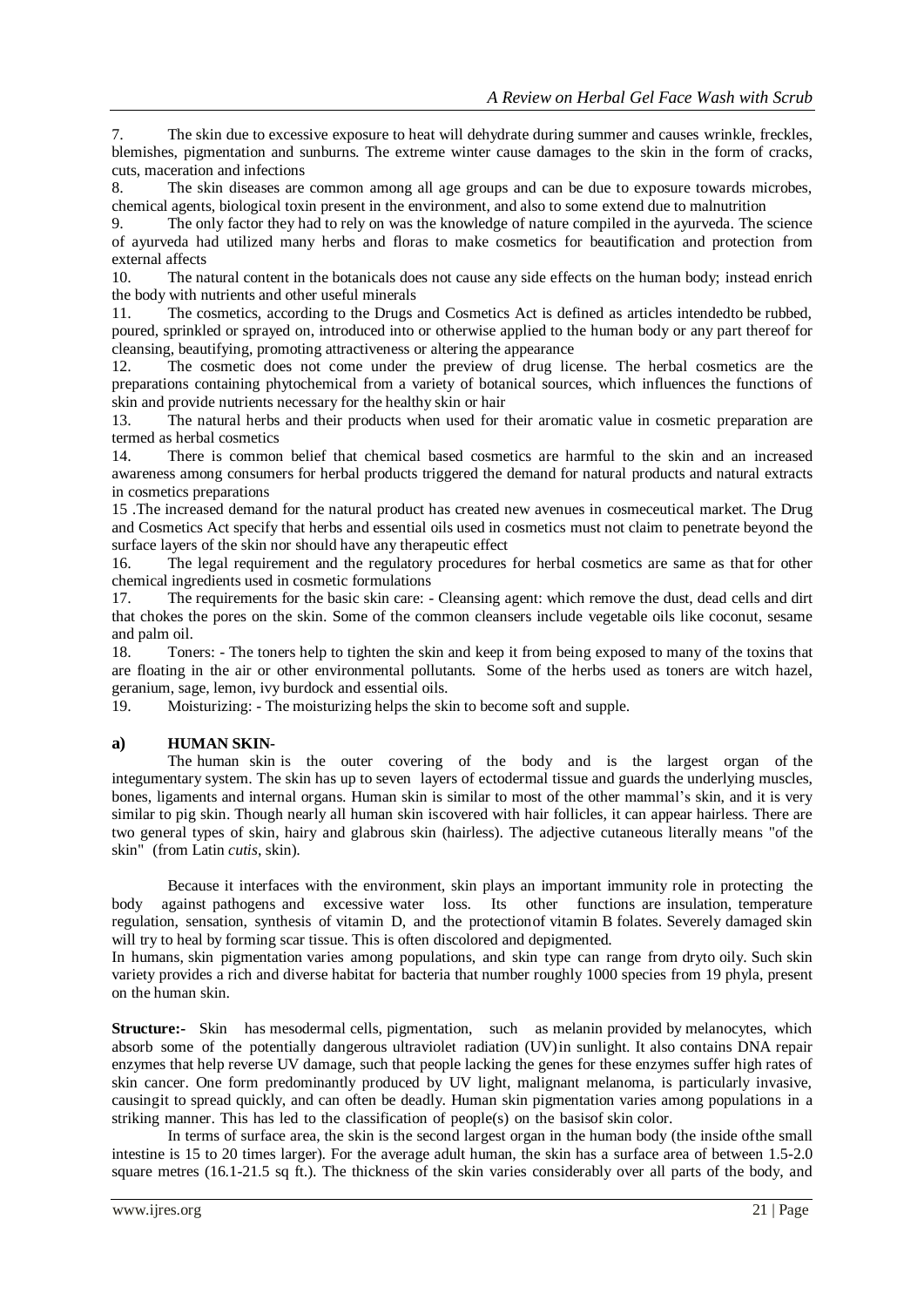between men and women and the young and the old. An example is the skin on the forearm which is on average 1.3 mm in the male and 1.26 mm in the female. The average square inch (6.5 cm²) of skin holds 650 sweat glands, 20 blood vessels, 60,000 melanocytes, and more than 1,000 nerve endings. The average human skin cell is about 30 micrometers in diameter, but there are variants. A skin cell usually ranges from 25-40 micrometers (squared), depending on a variety of factors.

Skin is composed of three primary layers: the [epidermis,](https://en.wikipedia.org/wiki/Epidermis_(skin)) the [dermis a](https://en.wikipedia.org/wiki/Dermis)nd the [hypodermis.](https://en.wikipedia.org/wiki/Hypodermis)

#### **Epidermis**-

The epidermis contains no blood vessels, and cells in the deepest layers are nourished almost exclusively by diffused oxygen from the surrounding air and to a far lesser degree by blood capillariesextending to the outer layers of the dermis. The main type of cells which make up the epidermis are Merkel cells, keratinocytes,with melanocytes and Langerhanscells also present. The epidermis can be further subdivided into the following *strata* (beginning with the outermost layer): corneum, lucidum (only in palms of hands and bottoms of feet), granulosum, spinosum, basale. Cells are formed through mitosis at the basale layer. The daughter cells (see cell division) move up the strata changing shape and composition as they die due to isolation from their bloodsource. The cytoplasm is released and the protein keratin is inserted. They eventually reach the corneum and slough off (desquamation). This process is called "keratinization". This keratinized layer of skin is responsible for keeping water in the body and keeping other harmful chemicals and pathogens out, making skin a natural barrier to infection.



### **Components- [11,12]**

The epidermis contains no blood vessels, and is nourished by diffusion from the dermis. The main type of cells which make up the epidermis are keratinocytes, melanocytes, Langerhans cells and Merkel cells. The epidermis helps the skin to regulate body temperature.

# **Layers-** [13,14]

Epidermis is divided into several layers where cells are formed through mitosis at the innermost layers. They move up the strata changing shape and composition as they differentiate and become filled with keratin. They eventually reach the top layer called stratum corneum and are sloughed off, or desquamated. This process is called keratinization and takes place within weeks. The outermost layer of the epidermis consists of 25 to 30layers of dead cells.

#### **Sub layers**

Epidermis is divided into the following 5 sub layers or strata:

- Stratum [corneum](https://en.wikipedia.org/wiki/Stratum_corneum)
- Stratum [lucidum](https://en.wikipedia.org/wiki/Stratum_lucidum)
- Stratum [granulosum](https://en.wikipedia.org/wiki/Stratum_granulosum)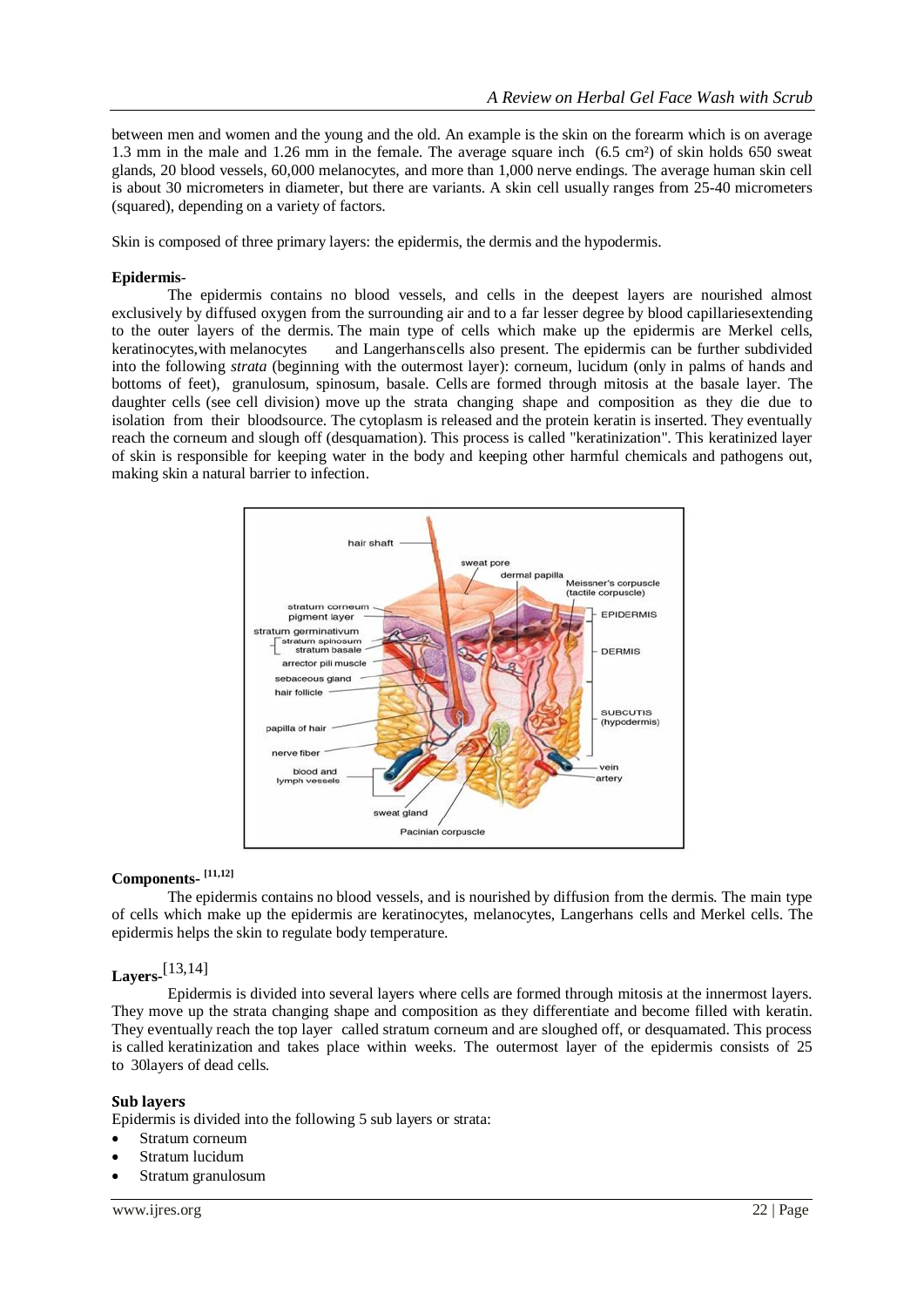- Stratum [spinosum](https://en.wikipedia.org/wiki/Stratum_spinosum)
- Stratum [germinativum](https://en.wikipedia.org/wiki/Stratum_germinativum) (also called "stratum basale").

Blood capillaries are found beneath the epidermis, and are linked to an arteriole and a venule. Arterial shunt vessels may bypass the network in ears, the nose and fingertips.

#### **Genes and proteins expressed in the epidermis**

About 70% of all human protein-coding genes are expressed in the skin. Almost 500 genes have an elevated pattern of expression in the skin. There are less than 100 genes that are specific for the skin and these are expressed in the epidermis. An analysis of the corresponding proteins shows that these are mainly expressed in [keratinocytes a](https://en.wikipedia.org/wiki/Keratinocyte)nd have functions related to [squamous d](https://en.wikipedia.org/wiki/Squamous)ifferentiation and [cornification.](https://en.wikipedia.org/wiki/Keratin)

## **Dermis**[15]

The dermis is the layer of skin beneath th[e epidermis t](https://en.wikipedia.org/wiki/Epidermis_(skin))hat consists of [connective tissue a](https://en.wikipedia.org/wiki/Connective_tissue)nd cushions the body from stress and strain. The dermis is tightly connected to the epidermis bya [basement membrane.](https://en.wikipedia.org/wiki/Basement_membrane) It also harbors many [nerve endings t](https://en.wikipedia.org/wiki/Mechanoreceptor)hat provide the sense of touch and heat. It contains the [hair follicles,](https://en.wikipedia.org/wiki/Hair_follicles) sweat [glands,](https://en.wikipedia.org/wiki/Sweat_glands) [sebaceous glands, apocrine](https://en.wikipedia.org/wiki/Sebaceous_glands) [glands,](https://en.wikipedia.org/wiki/Apocrine_glands) [lymphatic](https://en.wikipedia.org/wiki/Lymphatic_vessels) vessels and blood [vessels.](https://en.wikipedia.org/wiki/Blood_vessels) The blood vessels in the dermis provide nourishment and waste removal from its own cells as well as from the Stratum basale of the epidermis.

The dermis is structurally divided into two areas: a superficial area adjacent to the epidermis, called the papillary region, and a deep thicker area known as the reticular region.

#### **Papillary region**

The papillary region is composed of loose [areolar connective tissue.](https://en.wikipedia.org/wiki/Areolar_connective_tissue) It is named for its fingerlike projections called papillae that extend toward the epidermis. The papillae provide the dermis with a "bumpy" surface that interdigitates with the epidermis, strengthening the connection between the two layers of skin.

In the palms, fingers, soles, and toes, the influence of the papillae projecting into the epidermis forms contours in the skin's surface. These [epidermal](https://en.wikipedia.org/wiki/Epidermal_ridges) ridges occur in patterns(see: [fingerprint\)](https://en.wikipedia.org/wiki/Fingerprint) that are genetically and [epigenetically d](https://en.wikipedia.org/wiki/Epigenetic)etermined and are therefore unique to the individual, making it possible to use fingerprints or footprints as a meansof [identification.](https://en.wikipedia.org/wiki/Forensic_identification)

#### *Reticular region*

The reticular region lies deep in the papillary region and is usually much thicker. It is composed of dense irregular connective tissue, and receives its name from the dense concentration of [collagenous,](https://en.wikipedia.org/wiki/Collagenous) [elastic,](https://en.wikipedia.org/wiki/Elastin) and [reticular f](https://en.wikipedia.org/wiki/Reticular_fiber)ibers that weave throughout it.These [protein](https://en.wikipedia.org/wiki/Protein) fibers give the dermis its properties of strength, extensibility, and elasticity.

Also located within the reticular region are the [roots of the hairs,](https://en.wikipedia.org/wiki/Hair#Root_of_the_hair) [sebaceous glands,](https://en.wikipedia.org/wiki/Sebaceous_glands) [sweat](https://en.wikipedia.org/wiki/Sweat_glands) [glands,](https://en.wikipedia.org/wiki/Sweat_glands) [receptors,](https://en.wikipedia.org/wiki/Cutaneous_receptor) [nails,](https://en.wikipedia.org/wiki/Nail_(anatomy)) and blood vessels.

Tattoo ink is held in the dermis. [Stretch marks o](https://en.wikipedia.org/wiki/Stretch_marks)ften from pregnancy and [obesity](https://en.wikipedia.org/wiki/Obesity) are also located in the dermis. **Subcutaneous tissue**[16]

The [subcutaneous tissue \(](https://en.wikipedia.org/wiki/Subcutaneous_tissue)also *hypodermis* and *subcutis*) is not part of the skin, and lies below the dermis of the [cutis. I](https://en.wikipedia.org/wiki/Cutis_(anatomy))ts purpose is to attach the skin to underlying bone and [muscle a](https://en.wikipedia.org/wiki/Muscle)s wellas supplying it with blood vessels and nerves. It consists of loose connective tissue, adipose tissue and [elastin.](https://en.wikipedia.org/wiki/Elastin) The main cell types are [fibroblasts,](https://en.wikipedia.org/wiki/Fibroblast)[macrophages a](https://en.wikipedia.org/wiki/Macrophage)nd [adipocytes \(](https://en.wikipedia.org/wiki/Adipocyte)subcutaneous tissue contains 50% of body fat). Fat serves as padding and insulation for the body.

# **Functions:-** [17,18,19]

#### **Skin performs the following functions:**

1. **Protection**: an anatomical barrier from pathogens and damage between the internal and external environment in bodily defense; [Langerhans cells i](https://en.wikipedia.org/wiki/Langerhans_cell)n the skin are part of the [adaptive](https://en.wikipedia.org/wiki/Adaptive_immune_system) immune system. Perspiration contain[s lysozyme t](https://en.wikipedia.org/wiki/Lysozyme)hat break the bondswithin the cell walls of bacteria.

2. **[Sensation](https://en.wiktionary.org/wiki/sensation)**: contains a variety of nerve endings that react to [heat and cold,](https://en.wikipedia.org/wiki/Thermoreceptor) touch, pressure, vibration, and tissue injury; see [somatosensory](https://en.wikipedia.org/wiki/Somatosensory_system) system an[d haptics.](https://en.wikipedia.org/wiki/Hapticity)

3. **Heat regulation**: the skin contains a blood supply far greater than its requirements which allows precise control of energy loss by radiation, convection and conduction. Dilated blood vessels increase perfusion and heatloss, while constricted vessels greatly reduce cutaneous blood flow and conserve heat.

4. **Control of evaporation**: the skin provides a relatively dry and semi-impermeable barrier to fluid loss. Loss of this function contributes to the massive fluid loss in [burns.](https://en.wikipedia.org/wiki/Burn_(injury))

5. **Aesthetics and communication**: others see our skin and can assess our mood, physical state and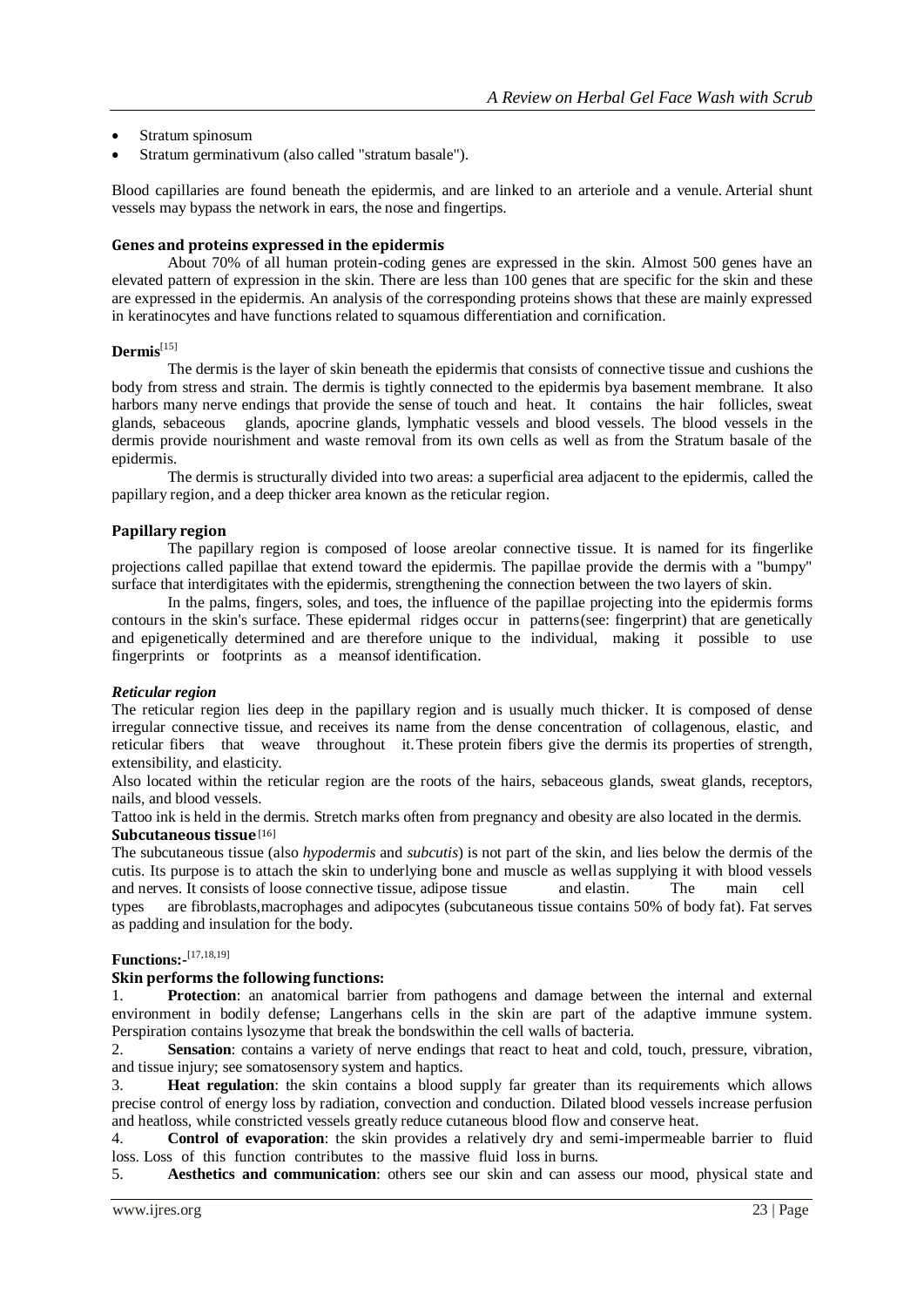attractiveness.

6. **Storage and synthesis**: acts as a storage center for lipids and water, as well as ameans of synthesis of [vitamin](https://en.wikipedia.org/wiki/Vitamin_D) D by action of [UV o](https://en.wikipedia.org/wiki/Ultraviolet)n certain parts of the skin.

7. **Excretion**: [sweat c](https://en.wikipedia.org/wiki/Sweat)ontains [urea;](https://en.wikipedia.org/wiki/Urea) however its concentration is 1/130th that of [urine,](https://en.wikipedia.org/wiki/Urine) hence [excretion b](https://en.wikipedia.org/wiki/Excretion)y sweating is at most a secondary function to temperature regulation.

8. **Absorption**: the cells comprising the outermost 0.25–0.40 mm of the skin are "almost exclusively supplied by external oxygen", although the "contribution to total respiration is negligible". In addition, medicine can be administered through the skin, by ointments or by means of adhesive [patch,](https://en.wikipedia.org/wiki/Transdermal_patch) such as the [nicotine](https://en.wikipedia.org/wiki/Nicotine_patch) [patch o](https://en.wikipedia.org/wiki/Nicotine_patch)r [iontophoresis.](https://en.wikipedia.org/wiki/Iontophoresis) The skin is an important site of transport in many other organisms.

9. **Water resistance**: The skin acts as a water-resistant barrier so essential nutrients are not washed out of the body.

# **DRUG PROFILE (MAIN INGREDIENT)** [20,21,22,23,24]

*Phoenix dactylifera*, commonly known as date or date palm, family (arecaceae), is cultivated for sweet edible fruit.

Cultivation-Dates are an important traditional crop in Iraq, Iran, Arabia, and North Africa west to Morocco. Dates (especially Medjool and Deglet Noor) are also cultivated in America in southern California, Arizona and southern Florida in the United States and in Sonora and BajaCalifornia in Mexico.



Date palms can take 4 to 8 years after planting before they will bear fruit, and start producing viable yields for commercial harvest between 7 and 10 years. Mature date palms can produce 150–300 lb (70–140 kg) of dates per harvest season. They do not all ripen at the same time so several harvests are required. To obtain fruit of marketable quality, the bunches of dates mustbe thinned and bagged or covered before ripening so that the remaining fruits grow larger andare protected from weather and animals that also live off of it, such as birds. Date palms require well-drained deep sandy loam soils with pH 8-11. The soil should have the ability to hold the moisture. The soil should also be free from calcium carbonate

Uses and nutritional value- basically used as sweeting agent, in syrup, candies, ediblebaby powder, fruit syrup, as substitute of honey, thick syrup used for coating tablets or gutikas and also for leather prevent from leaking. Dates provide a wide range of essential nutrients, and are a very good source of dietary potassium. The sugar content of ripe dates isabout 80%; the remainder consists of protein, fiber, and trace elements including boron, cobalt, copper, fluorine, magnesium, manganese, selenium, and zinc. The glycemic index for three different varieties of dates are 35.5 (khalas), 49.7(barhi).

The caffeic acid glycoside 3-O-caffeoylshikimic acid (also known as dactylifric acid) and its isomers, are enzymic browning substrates found in dates.

Dates are also high in antioxidants, which may contribute to many of their health benefits. Dates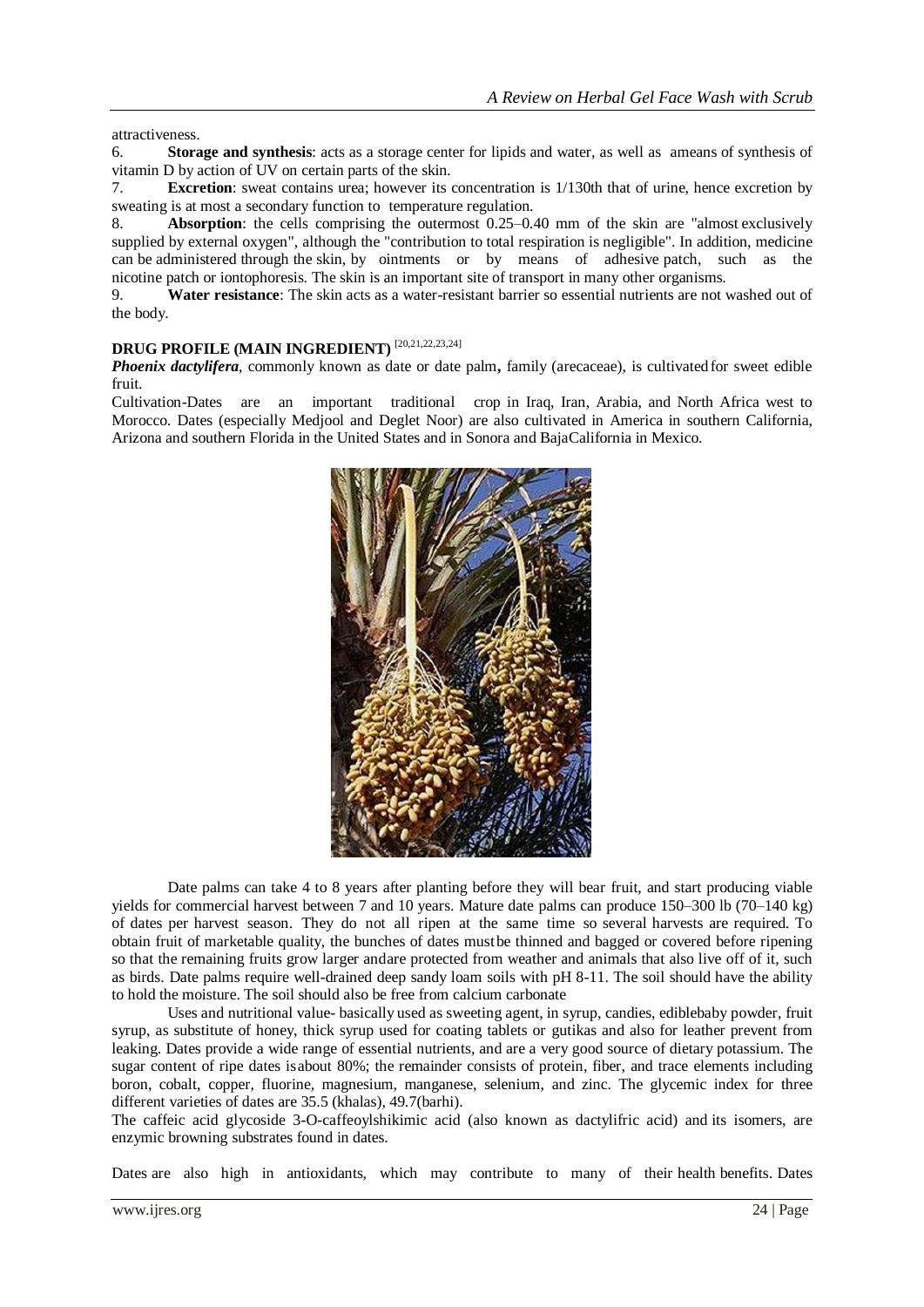contain several vitamins and minerals, in addition to fiber and antioxidants. However, they are high in calories since they are a dried fruit.

 Dates are a source of antioxidants. All dates, fresh or dried, contain different types of antioxidants. Dates can be good for blood sugar balance, Diabetes researchers have shown that dates have a low glycemicS impact, help reduce blood pressure, contain a brain booster, help maintain bone mass.

| SR.               | <b>INGREDIENTS</b>                           | <b>ANICAL USES</b><br><b>BOT</b> |                                                                       |
|-------------------|----------------------------------------------|----------------------------------|-----------------------------------------------------------------------|
| NO.               |                                              | <b>NAME</b>                      |                                                                       |
| 1.                | NEEM LEAVESEXTRACTS Azadirachta indica       |                                  | Antibacterial, anti-inflammatory, antiseptic, antifungal, highly      |
|                   |                                              |                                  | useful for oily skin and for                                          |
|                   |                                              |                                  | open pores                                                            |
| $\overline{2}$ .  | PETALS<br>ROSE                               | Rosa                             | antiseptic and<br>Gentle<br>anti-inflammatory,                        |
|                   | <b>EXTRACTS</b>                              |                                  | cleanse skin and blemishes, soothe irritationand redness              |
| 3.                | LEMON PEEL                                   | Citrus lemon L                   | It reduces blemishes, lighten skin color,                             |
|                   | <b>EXTRACTS</b>                              |                                  | marks, acne, naturally skin ph balance,                               |
| 4.                | <b>ORANGE PEELEXTRACTS</b> Citrus reticulate |                                  | Anti-microbial,<br>anti-inflammatory, antioxidant, removes dead       |
|                   |                                              |                                  | skin, tighten skin, balance skin ph by absorbing the excessive<br>oil |
| 5.                | LIQUORICERHIZOMES                            | Glycerrhizaglabra                | Gives<br>soothing effect,<br>natural<br>foamproducer,                 |
|                   | <b>EXTRACT</b>                               |                                  | rejuvenating and nutritive value                                      |
| 6.                | <b>VERA</b><br>ALOE                          | A.barbadensis                    | Retain moisture by forming protective layer,                          |
|                   | PULP                                         | Mill.                            | rich in antioxidants, anti-inflammatory,                              |
| 7.                | <b>PEEL</b><br><b>ORANGE</b>                 | Citrus reticulate                | For fragrance and pleasant odour                                      |
|                   | <b>ESSENCE</b>                               |                                  |                                                                       |
| 8.                | TURMARIC                                     | Curcuma longa                    | Natural antibiotic, anti-inflammatory, anti-                          |
|                   | POWDER                                       |                                  | fungal, prevents skin from various infections                         |
|                   | <b>EXTRACT</b>                               |                                  | and also lighten skin color and increases skin                        |
|                   |                                              |                                  | health                                                                |
| 9.                | <b>XANTHUMGUM</b>                            | Xanthomonuscompes                | Naturally occurring non-toxic stabilizer andthickener                 |
|                   |                                              | tres                             |                                                                       |
| 10.               | <b>METHYL</b>                                |                                  | Preservative                                                          |
|                   | <b>PARABEN</b>                               |                                  |                                                                       |
| 11.               | <b>PROPYL</b>                                |                                  | Preservative                                                          |
|                   | <b>PARABEN</b>                               |                                  |                                                                       |
| 12.               | <b>SODIUM</b>                                |                                  | Surfactant                                                            |
|                   | LAURYL SULPHATE                              |                                  |                                                                       |
| 13.               | <b>ROSE WATER</b>                            | Rosa                             | Anti-bacterial, antiseptic properties whichcures the acne and         |
|                   |                                              |                                  | also provide soothing                                                 |
|                   |                                              |                                  | effect                                                                |
| $\overline{14}$ . | <b>GRAPES PULP</b>                           | Vitis                            | protective, rich<br>antioxidants,<br>Uv<br>in                         |
|                   | <b>CHANDAN</b>                               | Santalum album                   | rejuvenates skin                                                      |
| 15.               |                                              |                                  | Sun protective, cure dry skin, anti-aging,<br>natural exfoliator      |
|                   |                                              |                                  |                                                                       |

### **TABLENO.1-LIST OF INGREDIENTS USED IN GEL FACE WASH**

Other ingredients were also added to increase the stability, efficiency, and compliance forapplication.

**NEEM LEAVES-** *Azadirachta indica*, commonly known as neem, nimtree or Indianlilac, is a tree in the [mahogany](https://en.wikipedia.org/wiki/Mahogany)

Family [Meliaceae.](https://en.wikipedia.org/wiki/Meliaceae) It is one of two species in thegenus *[Azadirachta](https://en.wikipedia.org/wiki/Azadirachta)*, And is native to the Indian [subcontinent,](https://en.wikipedia.org/wiki/Indian_subcontinent)

i.e. [India,](https://en.wikipedia.org/wiki/India) [Nepal,](https://en.wikipedia.org/wiki/Nepal) [Pakistan,](https://en.wikipedia.org/wiki/Pakistan) [Bangladesh, S](https://en.wikipedia.org/wiki/Bangladesh)ri [Lanka,](https://en.wikipedia.org/wiki/Bangladesh) and [Maldives.](https://en.wikipedia.org/wiki/Maldives) It is typically grown In [tropical](https://en.wikipedia.org/wiki/Tropical) and semi-tropical regions. Neem trees also grow in island Located in the southernpart of [Iran.](https://en.wikipedia.org/wiki/Iran) Its fruits and seeds are the source of [neem oil.](https://en.wikipedia.org/wiki/Neem_oil)

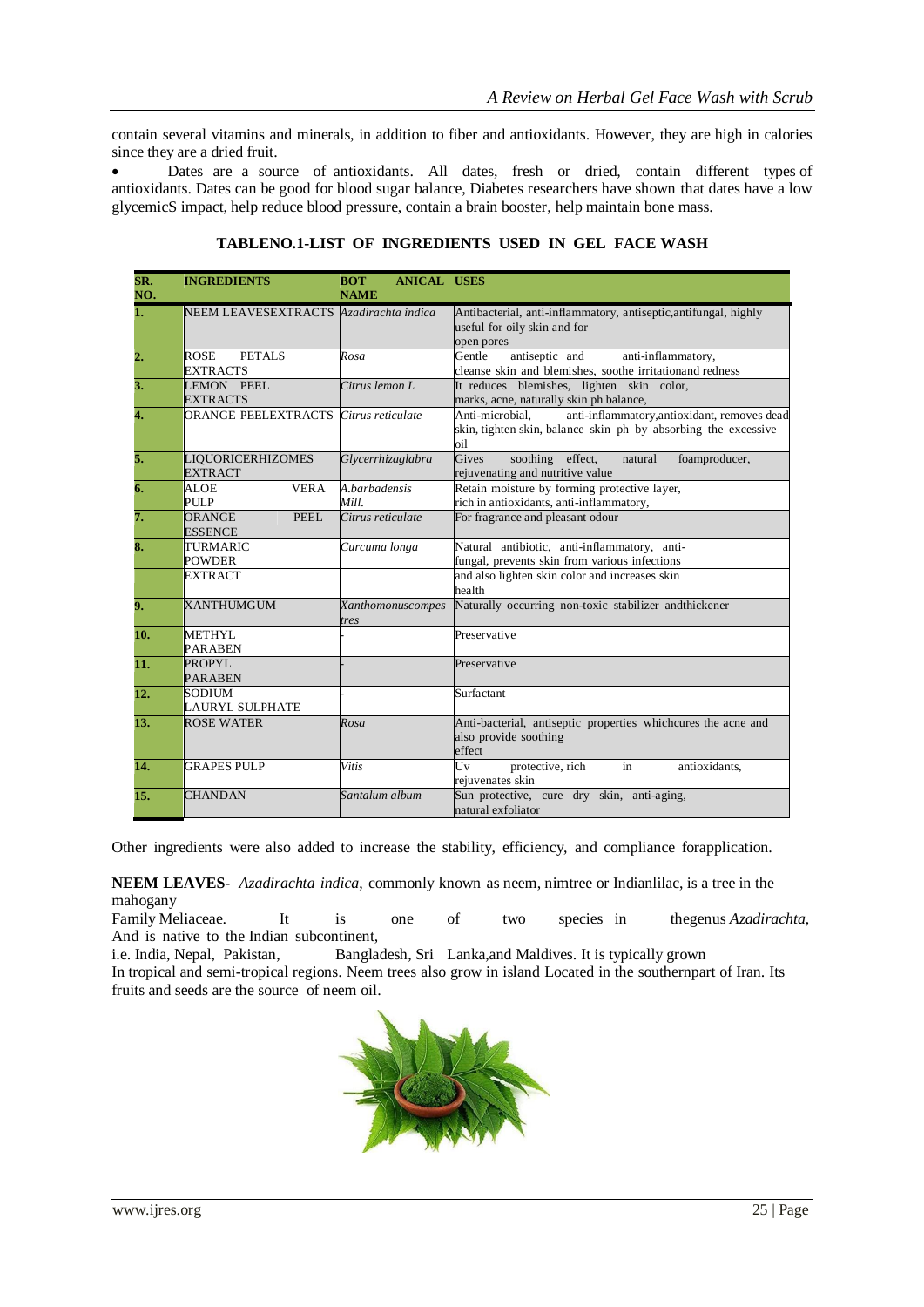Uses- Neem leaf is used for leprosy, eye disorders, bloody nose, intestinal worms, stomach upset, loss of appetite, skin ulcers, diseases of the heart and blood vessels (cardiovascular disease), fever, diabetes, gum disease (gingivitis), and liver problems. The leaf is also used for birth control and to cause abortions.

 **ROSE-**A rose is a woody perennial floweringplant of the genus *Rosa*, in the family Rosaceae,or the flower it bears. There are over threehundred species and thousands of cultivars. They form a group of plants that can be erect Shrubs, climbing, or trailing, with stems that are

often armed With sharp prickles. Flowers vary in size and shape and are usually largeand showy, in colours ranging from white through yellows and reds.



Most species are native to Asia, with smaller numbers native to Europe, North America, and northwestern Africa Species, cultivars and hybrids are all widely grown for their beauty and often are fragrant. Roses have acquired cultural significance in many societies. Rose plants range in size from compact, miniature roses, to climbers that can reach seven meters in height. Different species hybridize easily, and this has been used in the development of the wide range of garden roses.

Uses - Rose perfumes are made from rose oil (also called attar of roses), which is a mixture of volatile essential oils obtained by steam distilling the crushed petals of roses. An associated product is rose water which is used for cooking, cosmetics, medicine and religious practices.

 **LEMON-** The lemon, *Citrus limon* (L.) Osbeck, is a species of small evergreen tree in the flowering plant Family Rutaceae, nativeto South Asia, primarily North eastern India.The tree's ellipsoidal yellow fruit is used for culinaryand non-culinary purposes throughout



The world, primarily for its juice, which has both culinary and cleaning uses. The pulp and rind (zest) are also used in cooking and baking. The juice of the lemon is about 5% to 6% citric acid, with a pH of around 2.2, giving it a sour taste. The distinctive sour taste of lemon juice makes it a key ingredient in drinks and foods suchas lemonade and lemon meringue pie.

Uses - Lemon peel contains a list of vitamin, mineral and fibre like calcium, potassium and Vitamin C, which gives your body a nutritional boost. Lemon peels also have some healthy enzymes, which help us to live a healthier life.

 ORANGE PEEL:- The orange is the fruit of the citrus species *Citrus sinensis* in the family Rutaceae. It is also called sweet orange, to distinguish it from the related *Citrusaurantium*, referred to as bitter orange.

The sweet orange reproduces asexually; varieties of sweet orange  $\epsilon$ Uses - Oranges have a high content of citric acid which aids in s improving the overall look of your skin. Orange peel has a higher content of Vietnamin C than the orange itself, so  $\overline{a}$ grind orange peel and use as a body scrub in your daily beauty regime



www.ijres.org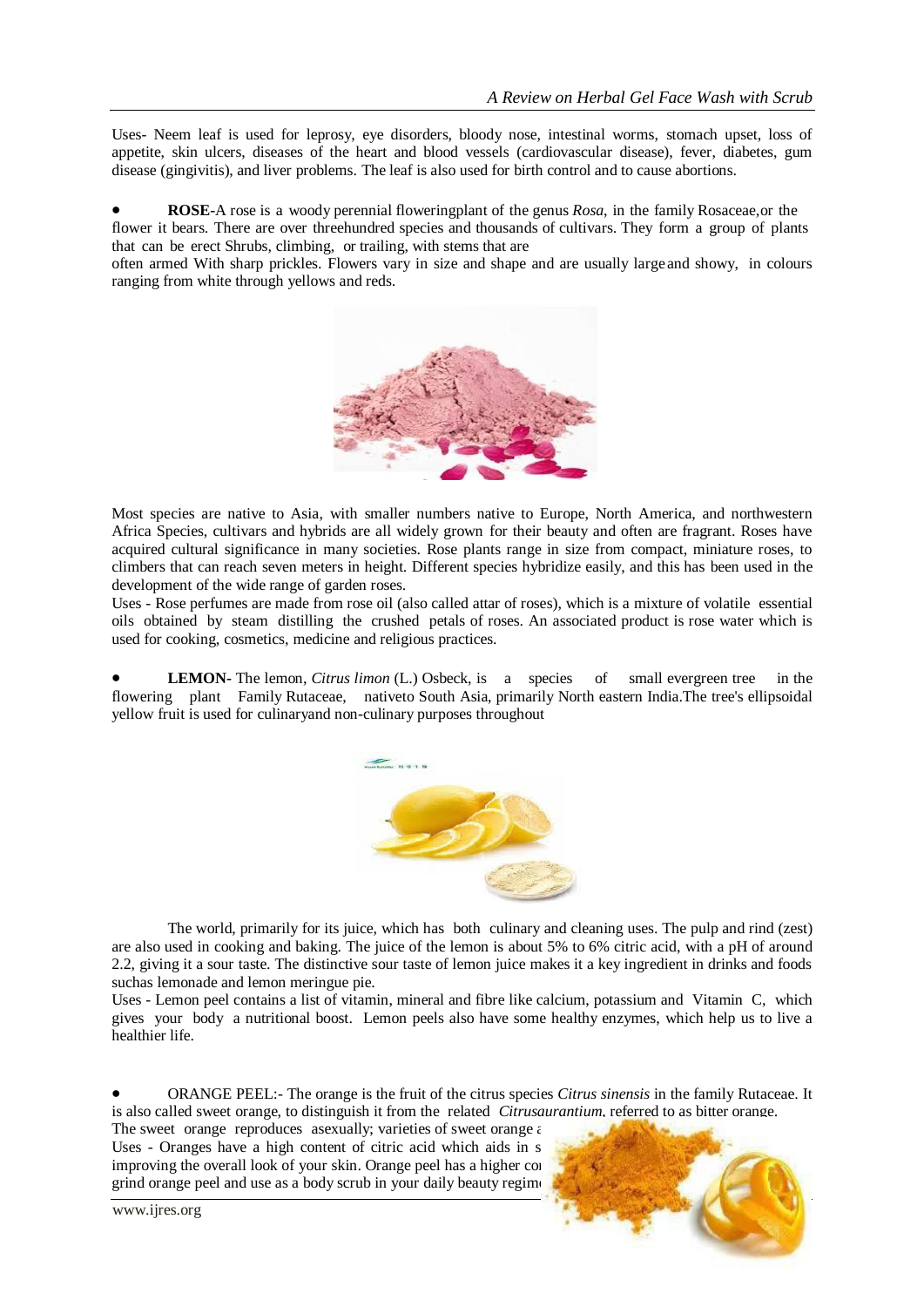

**TURMARIC-** Curcuma longa of the ginger family, Zingiberaceae, the roots of which are used in cooking. The plant is a perennial, rhizomatous, herbaceous plant native to the Indian subcontinent and Southeast Asia, that requires temperatures between 20 and 30 °C (68 And 86 °F) and a considerableamount of annual rainfall to thrive. Plants are gathered each year for their rhizomes, some for propagation in the following season and some for consumption. The rhizomes are used fresh or boiled in water and dried, after which they are ground intoa deep orange-yellow powder commonly used as a coloring and flavoring agent in many Asian cuisines, especially for curries, as well as for dyeing. Turmeric powder has a warm, bitter, black pepper-like flavor and earthy, mustard-like aroma. Although long used in Ayurvedic medicine, where it is also known as *haridra*, no high- quality clinical evidence exists for use of turmeric or its constituent, curcumin, as a therapy.

Uses- its anti-inflammatory and antibacterial benefits, turmeric can work wonders on condition-riddled skin. It can also help reduce redness from blemishes and calm skin conditions like eczema and rosacea. Turmeric is excellent for acne because it is a natural antiseptic and helps to keep bacteria from spreading.



**XANTHUM GUM**- It is a polysaccharide with many industrial uses, including asa common food additive.It is an effective thickening agent and stabilizer to prevent ingredients from separating. It can be produced from simple sugars using a fermentation process, and derives its name from the species of bacteria used, *Xanthomonas campestris*.

Uses- Xanthan gum, 1%, can produce a significant increase in the viscosity of liquid.In foods, xanthan gum is common in salad dressings and sauces. It helps to prevent oilseparation by stabilizing the emulsion, although it is not an emulsifier. Xanthan gum also helps suspend solid particles, such as spices. Xanthan gum helps create the desired texture in many ice creams. Toothpaste often contains xanthan gum as a binder to keep the product uniform.



 **GRAPES**- A grape is a fruit, botanically a berry,of the deciduous woody vines of the flowering plant genus *Vitis* Grapes can be eaten fresh as table grapes or they can be used for making wine, jam, juice, jelly, grape seed extract, raisins,vinegar, and grape seed oil. Grapes are a non- climacteric type of fruit, generally occurring in clusters.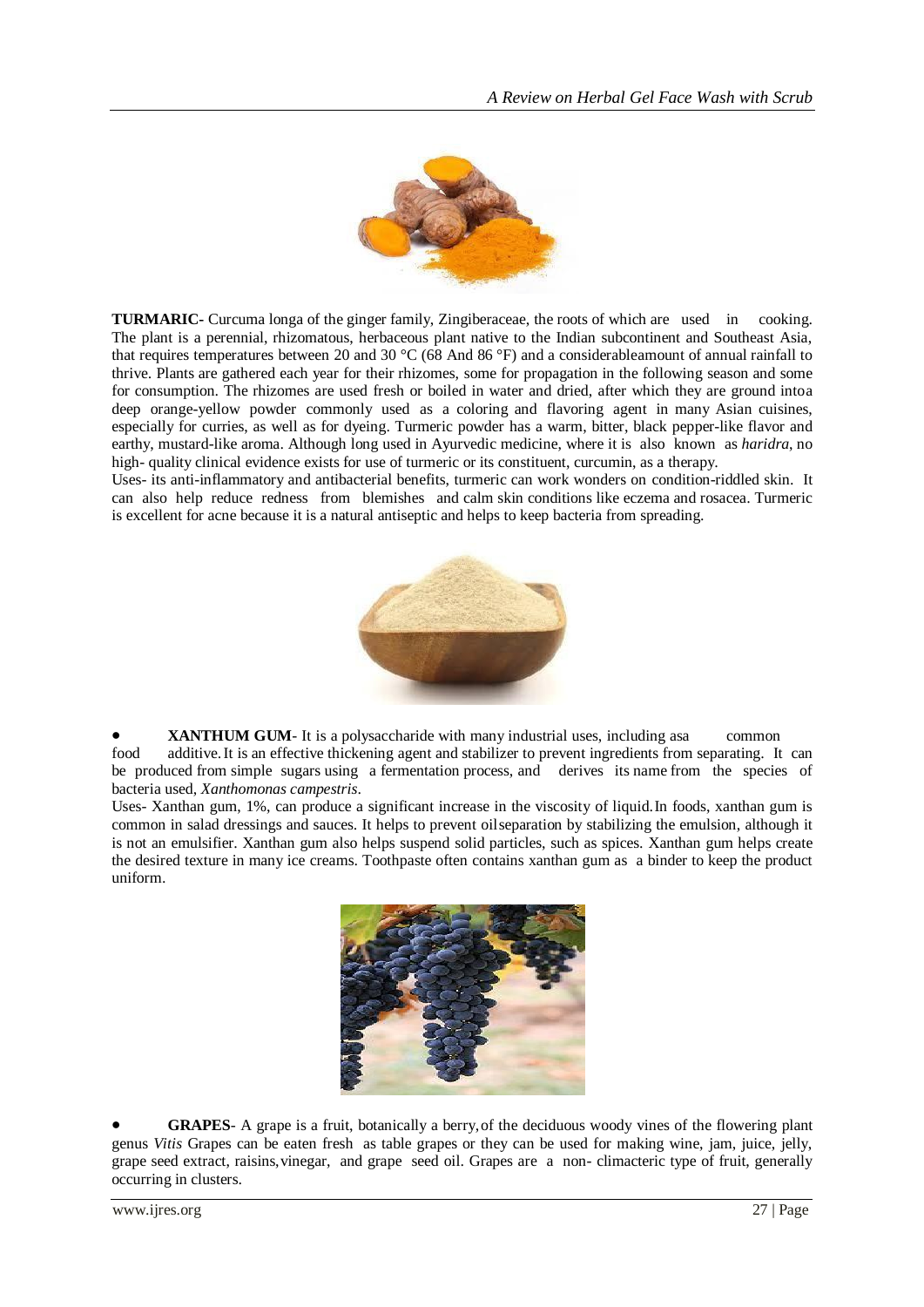Uses - Rejuvenates the Skin. Filled with Vitamin C and antioxidants, grapes can help to revitalize your skin. In fact, they can even protect your skin from cancer-causing ultraviolet radiation and free radicals that can, on a lesser scale, cause wrinkles and dark spots.



**SANDALWOOD**- It is a class of woods from trees in the genus *Santalum*. The woods are heavy, yellow, andfine-grained unlike many other aromatic woods, they retain their fragrance for decades. Sandalwood oil is extracted from the woods for use. Sandalwood is thesecond-most expensive wood in the world, after African

Blackwood. Both the wood and the oil produce a distinctive fragrance that has been highly valued for centuries. Consequently, species of these slow-growing trees have suffered overharvesting in past centuries.

Uses - Sandalwood powder has long been used for skin problems and with good reason. Regular use of this antibacterial powder can fight acne-causing bacteria, exfoliate the skin, soothe sunburn, remove suntan, and reduce signs of aging likedry skin and wrinkles.



 **ALOEVERA**- is a succulent plant species of the genus *Aloe*. An evergreen perennial, it originates from the Arabian Peninsula but grows wild in tropical climates around the world and is cultivated foragricultural and medicinal uses. The species is also used for decorative purposes and grows successfully indoors as a potted plant. It is found in many consumer products including beverages, skin lotion,cosmetics, or ointments for minor burns and sunburns. There is little scientific evidence of the effectiveness or safety of *Aloe vera* extracts for either cosmetic or medicinal purposes. Studies finding positive evidence are frequently contradicted by other studies.

USES-It provides a protective layer to the skin which helps retain moisture. Aloe isalso rich in antioxidants and minerals which can help speed healing. In one study, it was found that Aloe Vera gel displayed some antiinflammatory effects superior to those of 1% hydrocortisone when applied over a 48-hour period.



 **LIQUORICE**-the root of *Glycyrrhiza glabra* from which a sweet flavour can be extracted. The liquorice plant is a herbaceousperennial legume native to the Middle East,

southern Europe, and parts of Asia, such as India. It is not botanically related to anise, star anise, or fennel, which are sources of similar flavouring compounds. Liquorice flavours are used as candies or sweeteners, particularly in some European and Middle Eastern countries.

USES-may also help diminish the appearance of dark under-eye circles, discolorationand age spots. The extract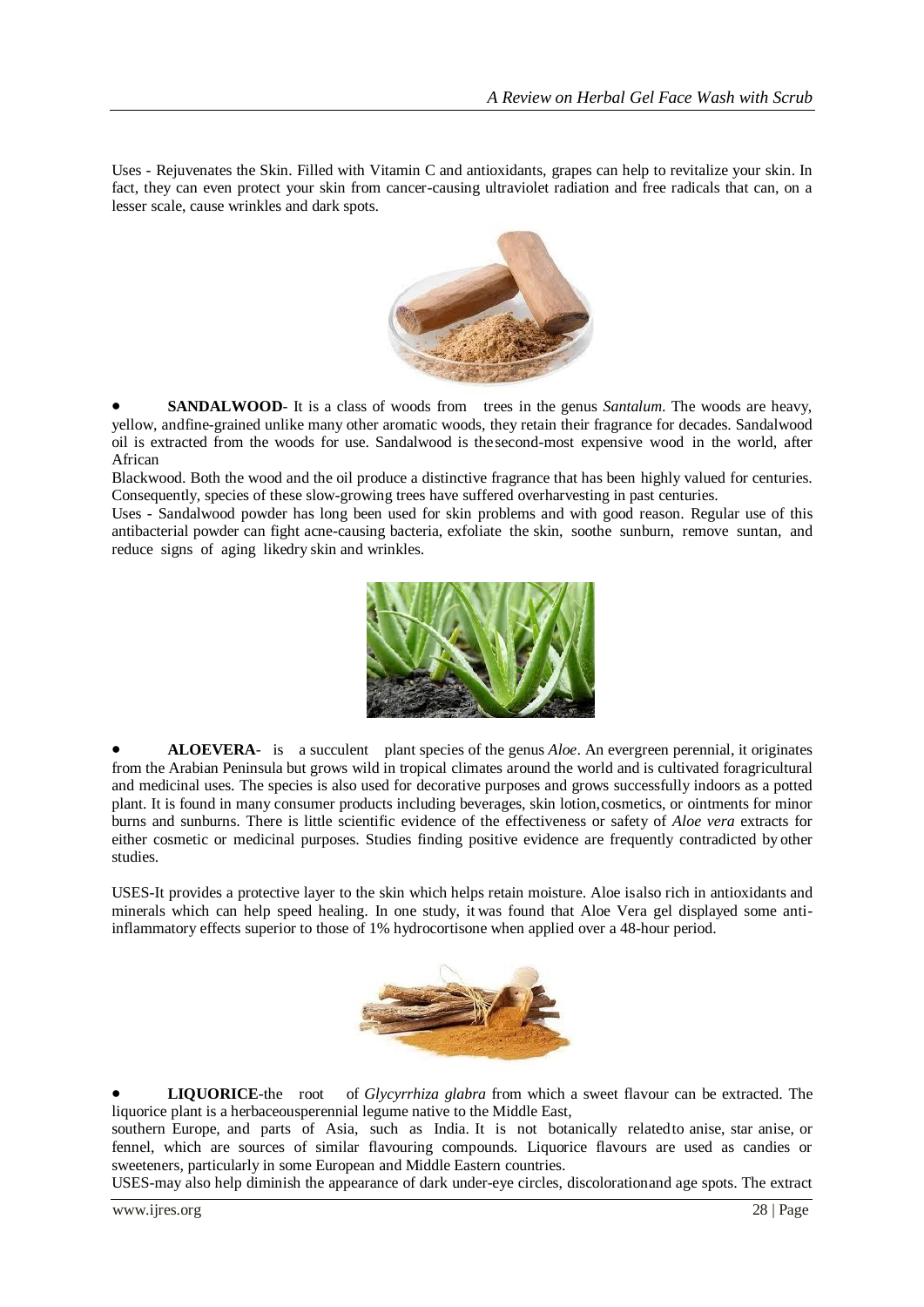also has powerful antioxidants that help protect the skin from environmental stressors, as well as "licochalcone," which helps balanceoil, making this a good ingredient for those with oily Dona Debbarma, PK Moharana et al. (2015) conducted a study to evaluate the dermal safety and post-application feel of Deep Cleansing Apricot Scrub in 10 volunteers. Volunteers were instructed to apply Deep Cleansing Apricot Scrub on the face twice a week for a period of 2 weeks. They were advised to apply the scrub on their wet face and gently massage with scrubbing in circular motion followed by wash with water. The volunteers were reviewed at initially at baseline, 1 week, and at2 weeks visits post application to evaluate the dermal safety parameters, which included signs and symptoms such as erythema, edema, pain, pruritus and urticaria. Post-application effect of the product was evaluated using parameters such as cleansing effect, reduction in acne recurrence, and improvement in skin complexion. This study indicates that the Deep Cleansing Apricot Scrub is safe and efficacious. It deepcleanses the skin by removing superficial dead skin cells and blackheads. No side effects observed in the study.<sup>[2</sup>]

 Sanghi D.K and TiwleRakesh Tiwle (2016) Skin disease is very common and theneed to prevent or treat the disease is in great demand. In the present scenario, people need remedy for skin disease without side effects .Herbal ingredients opened the way to formulate cosmetics without harmful effect, which can impart the required properties to heal the skin disease and the expense will be less when compared with the synthetic products. This formulation can be used as an effective face wash gel. Natural remedies are more acceptable in the belief that they are safer with fewer side effects than the synthetic

 ones. Herbal formulations have growing demand in the world market. It is a verygood attempt to establish the herbal face wash containing aqueous extracts of neem leaves, turmeric rhizomes, liquorice root, and seed of nutmeg.[26]

 Jadhav Jangalrao Priyanka et al. (2016) Their present work deals with the development & evaluation of the herbal anti-acne face wash containing extract of Manjishtha (Rubiacordifolia), Sariva (Hemidermusindicus), Vacha (Acoruscalamus), Lodhara (Symplocasrecemesa), and Raktachandan (Pterocarpusantalinus). Although various topical herbal formulations for acne are available in the market, we propose tomake poly herbal formulation using different herbal & synthetic ingredient. Theplants have been reported in literature having good anti-microbial, anti-oxidant & anti-inflammatory activity. Various formulation batches i.e., F1 to F6 were prepared using polymers in varied concentrations. Prepared formulations (F1 to F6) were evaluated for various parameters like colour, appearance, consistency, washability, pH & spreadability. Amongst all the formulation studies batch F5 was found optimumfor all the parameter. It was very good attempt to establish the herbal anti-acne face wash containing extract of Manjishtha, Sariva, Vacha, Lodhara, Raktachandan.<sup>[27]</sup>

 Polyherbal exfoliant was prepared and evaluated. It contains ethanolic extract of kiwi fruit and almond which possess antioxidant, antiaging, and skin lightening property. Italso contains coffee bean powder acting as a mild abrasive agent in the formulation which additionally has anti-inflammatory activity. Apart from these, diatom is a natural exfoliating agent derived from marine phytoplankton gently soothes the skin surface by releasing dead cell and pore blocking impurities. They can exfoliate the skin without scratching the skin surface by applying pressure on them. Suitable base materials such as gelling agent, preservative, neutralizer, and foaming agent were selected and incorporated into the extract to design a suitable herbal gel. Evaluation parameters such as color, odor, consistency, and pH were checked. The formulation was found to be slightly alkaline which is compatible with skin, easily spreadable, andnon-irritant to the skin.<sup>[28]</sup>

#### **Objective –**

 $\triangleright$  The objective of the study is to formulate an herbal gel face wash with scrub usingnatural ingredients.

 $\triangleright$  The skin care products are basic need to maintain beauty which improves individuals confident rapidly.

 $\triangleright$  Skin acts as the reflection as health of an individual and its being a important partof whole body, as skin can be effected by various environmental and other physiological factor such as-climatic changes, UV rays, pollution, dust, hormonaldisturbances, stress, medication therapy, upset stomach, lifestyles, habitat, food habits etc.

#### **EVALUATION OF FORMULATION**-**PHYSICAL EVALUATION**

- 1. Washability
- $2$  PH
- 3. Spreadibility
- 4. Foamibility test